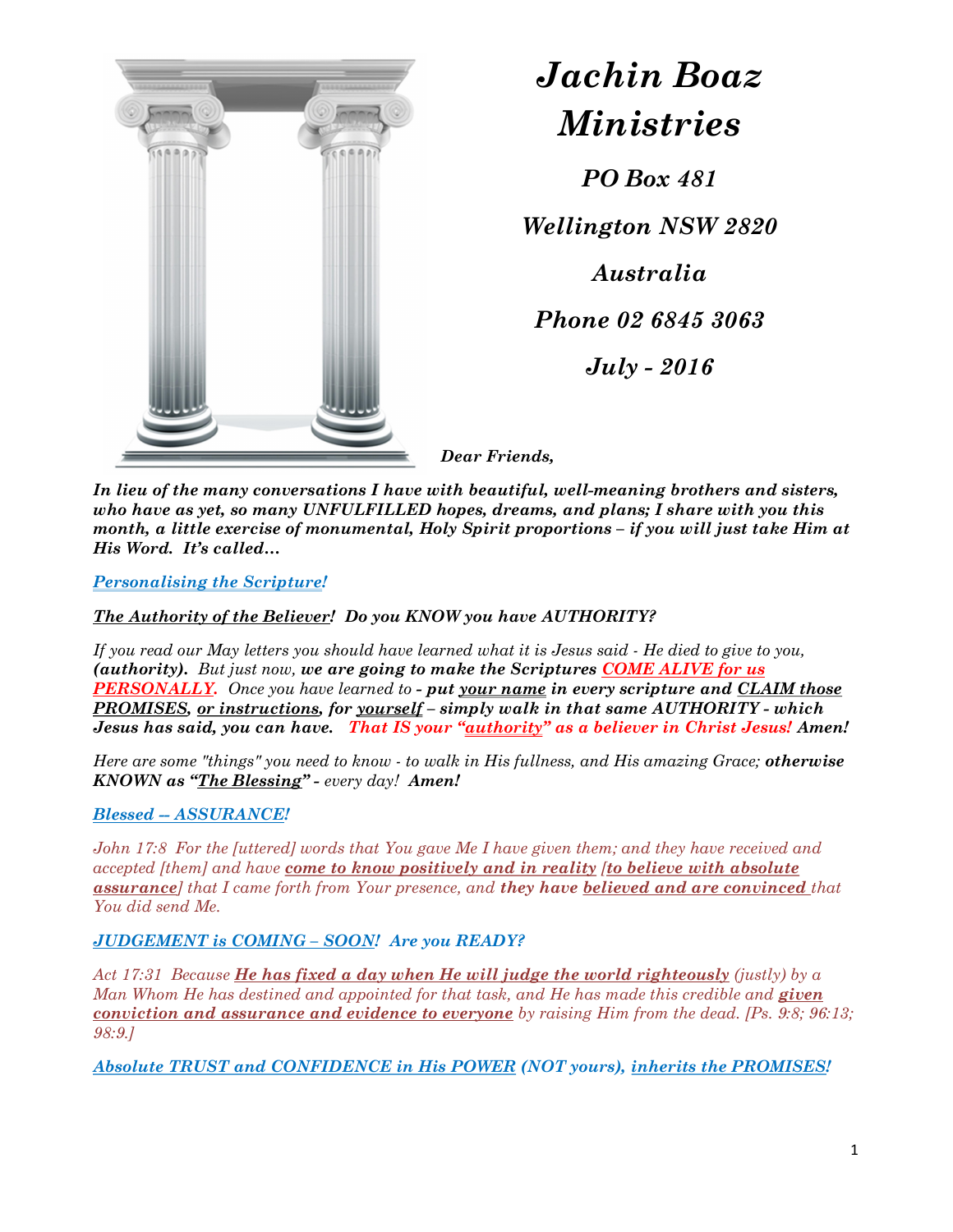Heb 6:11 But we do [strongly and earnestly] desire for each of you to show the same diligence and sincerity [all the way through] in realizing and enjoying the full assurance and development of [your] hope until the end,

Heb 6:12 In order that you may not grow disinterested and become [spiritual] sluggards, but imitators, behaving as do those who through faith (by their leaning of the entire personality on God in Christ in absolute trust and confidence in His power, wisdom, and goodness) and by practice of patient endurance and waiting are [now] inheriting the promises.

# He Who PROMISED is RELIABLE and FAITHFUL to His Word! You can TRUST Him!

Heb 10:22 Let us all come forward and draw near with true (honest and sincere) hearts in *unqualified* **assurance and absolute conviction engendered by faith** (by that leaning of the entire human personality on God in absolute trust and confidence in His power, wisdom, and goodness), **having our** hearts sprinkled and purified from a guilty (evil) conscience and our bodies cleansed with pure water.

Heb 10:23 So let us seize and hold fast and retain without wavering the hope we cherish and confess and our acknowledgement of it, for He Who promised is reliable (sure) and faithful to His word.

Have a "LIVING FAITH" - because your FAITH is your ASSURANCE! Amen!

Heb 11:1 NOW FAITH is the assurance (the confirmation, the title deed) of the things [we] hope for, being the **proof of things** [we] **do not see** and the **conviction of their reality** [faith perceiving as real fact what is not revealed to the senses].

PERMANENT ABIDING gives PERFECT CONFIDENCE via the Holy Spirit instructor!

No NEED of anyone one else instructing you "IF" your… "ABIDING" in Him is PERMANENT! Selah! (Pause, and calmly think about that for a minute). **BEWARE the DECEIVER** – do NOT entertain him for even a minute! **KNOW in WHOM** you have **BELIEVED! STAY ABIDING** permanently in Him! Amen!

1John 2:25 And this is what  $He$  Himself has promised us--the life, the eternal [life]. 1John 2:26 I write this to you with reference to those who would deceive you [seduce and lead you astray].

1John 2:27 But as for you, the anointing (the sacred appointment, the unction) which you received from Him abides [permanently] in you; [so] then you have no need that anyone should instruct you. But just as His anointing teaches you concerning everything and is true and is no falsehood, so you must abide in (live in, never depart from) Him  $\beta$  [being rooted in Him, knit to Him], just as [His anointing] has taught you [to do].

1John 2:28 And now, little children, **abide (live, remain permanently) in Him,** so that when He is made visible, we may have and enjoy perfect confidence (boldness, assurance) and not be ashamed and shrink from Him at His coming.

1John 2:29 If you know (perceive and are sure) that He [Christ] is [absolutely] righteous [conforming to the Father's will in purpose, thought, and action]; you may also know (be sure) that everyone who does righteously fand is therefore in like manner conformed to the divine will is born (begotten) of Him  $[God]$ .

# ASSURANCE becomes you EVIDENCE and YOU SHALL KNOW – Amen!

1John 3:19 By this we shall come to know (perceive, recognize, and understand) that we are of the Truth, and can reassure (quiet, conciliate, and pacify) our hearts in His presence, 1John 3:20 Whenever our hearts in [tormenting] self-accusation make us feel guilty and condemn us. [For we are in God's hands.] For He is above and greater than our consciences (our hearts), and He knows (perceives and understands) everything [nothing is hidden from Him].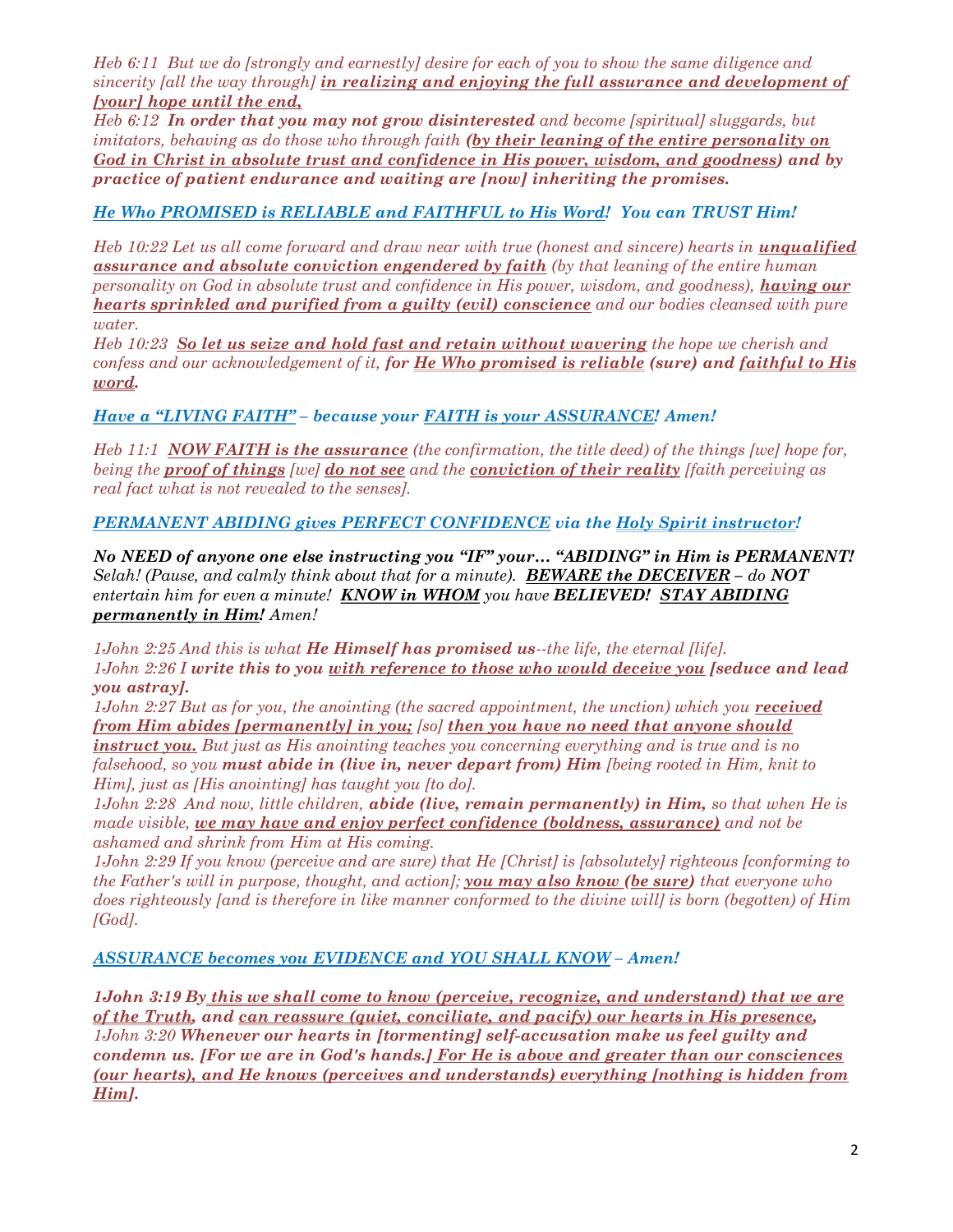1John 3:21 And, beloved, if our consciences (our hearts) do not accuse us [if they do not make us feel guilty and condemn us], we have confidence (complete assurance and boldness) before God, 1John 3:22 And we receive from Him whatever we ask, because we [watchfully] obey His orders [observe His suggestions and injunctions, follow His plan for us] and [habitually] practice what is pleasing to Him.

INTIMACY is perpetual, UNION and COMMUNION with God!

### This is LOVE at its BEST; and this INTIMACY grows CONFIDENCE to face God with BOLDNESS and ASSURANCE. There is NO FEAR in INTIMATE LOVE!

1John 4:15 Anyone who confesses (acknowledges, owns) that Jesus is the Son of God, God abides (lives, makes His home) in him and he *fabides*, lives, makes his home*l* in God.

1John 4:16 And we know (understand, recognize, are conscious of, by observation and by experience) and believe (adhere to and put faith in and rely on) the love God cherishes for us. God is love, and he who dwells and continues in love dwells and continues in God, and God dwells and continues in him.

1John 4:17 In this [union and communion with Him] love is brought to completion and attains perfection with us, that we may have confidence for the Day of Judgment [with assurance and boldness to face Him], because as He is, so are we in this world. 1John 4:18 There is no fear in love [dread does not exist], but full-grown (complete, perfect) love turns fear out of doors and expels every trace of terror! For fear brings with it the thought of punishment and [so] he who is afraid has not reached the full maturity of love [is not yet grown into love's complete perfection].

1John 4:19 We love Him, because He first loved us.

#### CONFIDENCE, ASSURANCE and BLODNESS is a privilege!

**1John 5:13 I write this to <u>you who believe in</u>** (adhere to, trust in, and rely on) the name of the Son of God fin the peculiar services and blessings conferred by Him on men], so that you may know [with settled and absolute knowledge] that you [already] have life, yes, eternal life.

1John 5:14 And this is the confidence (the assurance, the privilege of boldness) which we have in Him: [we are sure] that if we ask anything (make any request) according to His will (in agreement with His own plan), He listens to and hears us.

1John 5:15 And if (since) we *[positively] know that He listens to us in whatever we ask, we also* know [with settled and absolute knowledge] that we have [granted us as our present possessions] the requests made of Him.

I AM – your SOURCE! And I have sent you assistance to give you ASSURANCE!

Rev 22:16 I, Jesus, have sent My messenger (angel) to you to witness and to give you assurance of these things for the churches (assemblies). I am the Root (the Source) and the Offspring of David, the radiant and brilliant Morning Star. [Isaiah 11:1, 10.] Amen! (All Scripture from Amplified Bible, unless otherwise stated).

By now we should KNOW that we KNOW what it is, that **Jesus says about us**  $-$  and what it is, we  $say about ourselves.$  I pray this little journey has been a **positive blessing in your life!** Amen!

Further, on – "Personalizing the Scripture!"

Following is **another source** of inspiration and education for you to learn to "**personalize the** Scripture."

 "And I am certain that God, who began the good work within you, will continue his work until it is finally finished on the day when Christ Jesus returns." (Philippians 1:6 NLT)

God's Word will NEVER change YOUR life until YOU let it become PERSONAL!